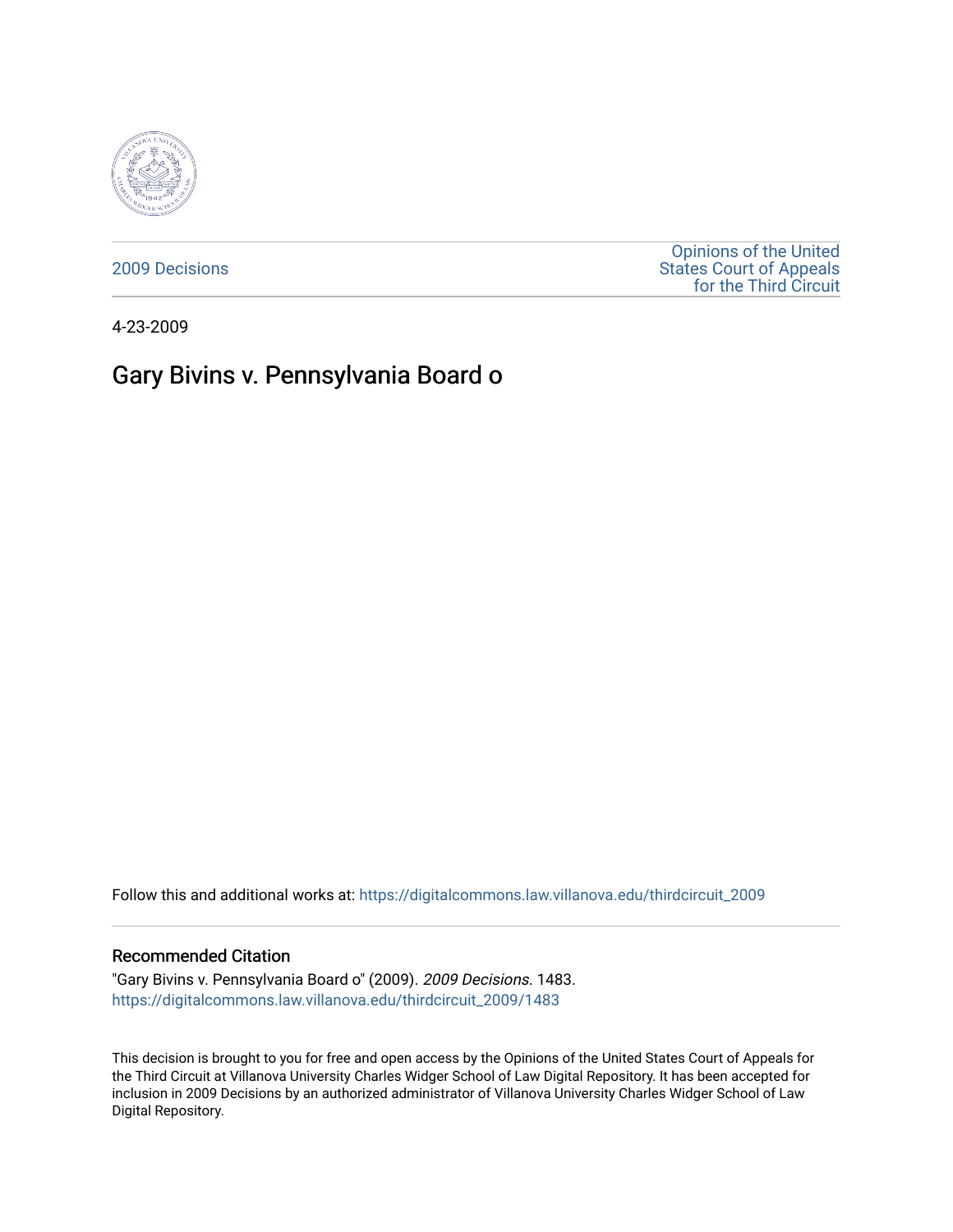#### **BLD-139 NOT PRECEDENTIAL**

# UNITED STATES COURT OF APPEALS FOR THE THIRD CIRCUIT

\_\_\_\_\_\_\_\_\_\_\_

No. 08-4115

GARY BIVINS,

Appellant

v.

PENNSYLVANIA BOARD OF PROBATION & PAROLE \_\_\_\_\_\_\_\_\_\_\_\_\_\_\_\_\_\_\_\_\_\_\_\_\_\_\_\_\_\_\_\_\_\_\_\_

On Appeal from the United States District Court for the Middle District of Pennsylvania (D.C. Civil No. 3-01-cv-02451) District Judge: Honorable Richard P. Conaboy

\_\_\_\_\_\_\_\_\_\_\_\_\_\_\_\_\_\_\_\_\_\_\_\_\_\_\_\_\_\_\_\_\_\_\_\_

Submitted for Possible Dismissal Pursuant to 28 U.S.C. § 1915(e)(2)(B) or Summary Action Pursuant to Third Circuit LAR 27.4 and I.O.P. 10.6 March 19, 2009

Before: McKEE, FISHER and CHAGARES, Circuit Judges

(Filed: April 23, 2009 )

## OPINION \_\_\_\_\_\_\_\_\_

PER CURIAM

On June 19, 2003, this Court, pursuant to 28 U.S.C. § 1915(e)(2)(B)(i), dismissed

as frivolous appellant Gary Bivins' appeal from the District Court's dismissal of his

original case for lack of merit. Bivins, proceeding pro se, then filed on August 25, 2008,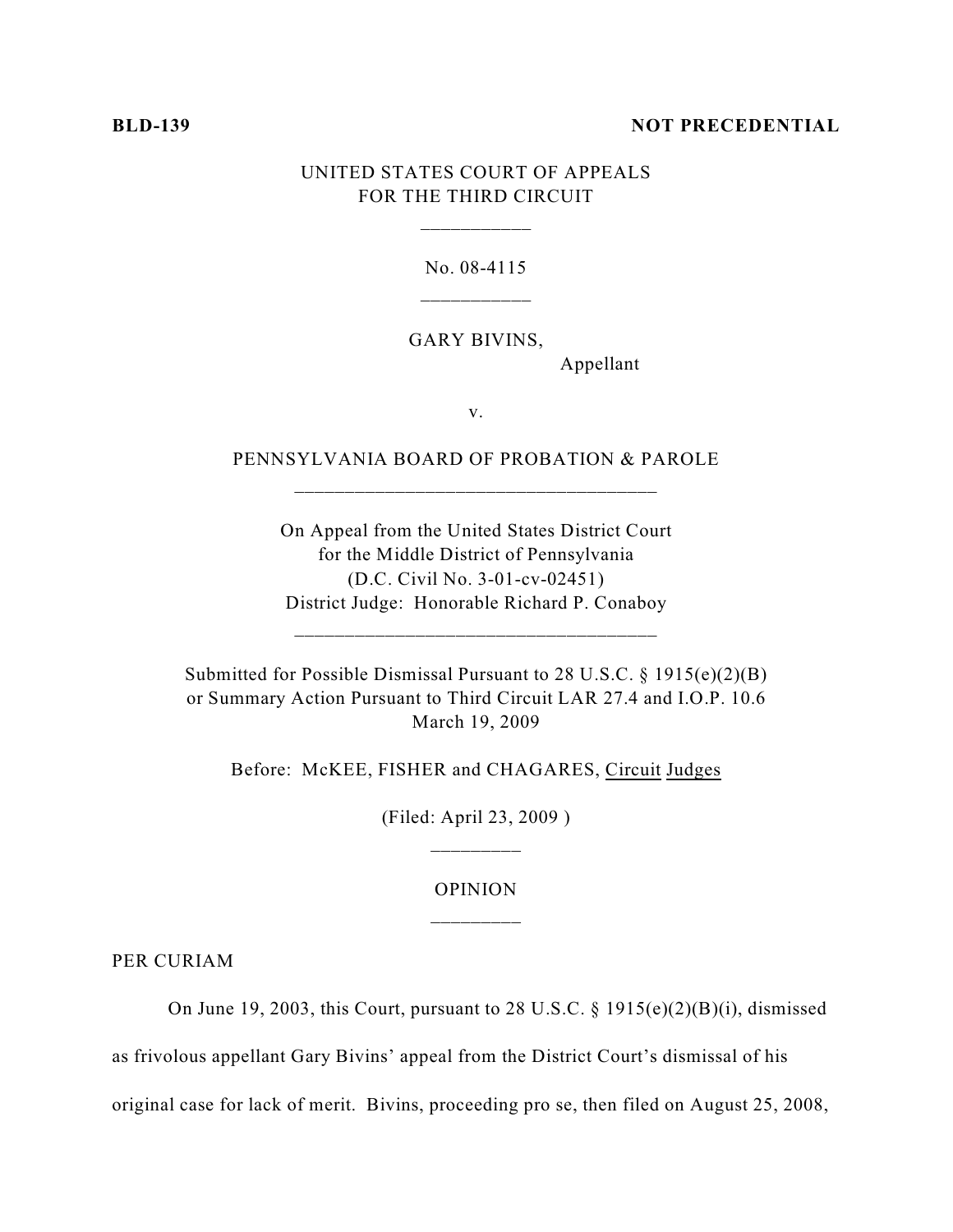a motion for reconsideration of and a return of the filing fees paid to both the District Court and this Court in his original case. In his motion, he argued that the filing fee provisions of the Prison Litigation Reform Act ("PLRA") did not apply to "habeas corpus challenges to the parole procedures, such as the one petitioner filed" in his original case. The District Court denied his motion on September 2, 2008, noting that this Court had held that Bivins' original complaint was, in fact, a 42 U.S.C. § 1983 action, and not a 28 U.S.C. § 2254 habeas corpus petition. Bivins then filed the instant appeal on October 3, 2008, and this Court granted his IFP motion.

We have appellate jurisdiction over this appeal under 28 U.S.C. § 1291, and review it for possible dismissal under 28 U.S.C. § 1915(e)(2)(B). An appeal must be dismissed under 28 U.S.C. § 1915(e)(2)(B) if it has no arguable basis in law or fact. Neitzke v. Williams, 490 U.S. 319, 325 (1989). Because we determine that the appeal is lacking in arguable legal merit, we will dismiss it under 28 U.S.C. § 1915(e)(2)(B).

The District Court is correct that this Court determined Bivins' original complaint was a § 1983 action. In our per curiam opinion, this Court stated: "Bivins argues that the District Court misconstrued his complaint and argues that the District Court 'sought to evade . . . the real nature' of his cause of action by labeling it either a § 1983 or a § 2254 action. We disagree . . . Here, the substance of Bivins' complaint indicates that the District Court properly construed it as filed pursuant to § 1983." Furthermore, 28 U.S.C. § 1915 makes clear that filing fees shall be assessed, and makes no provision for a refund